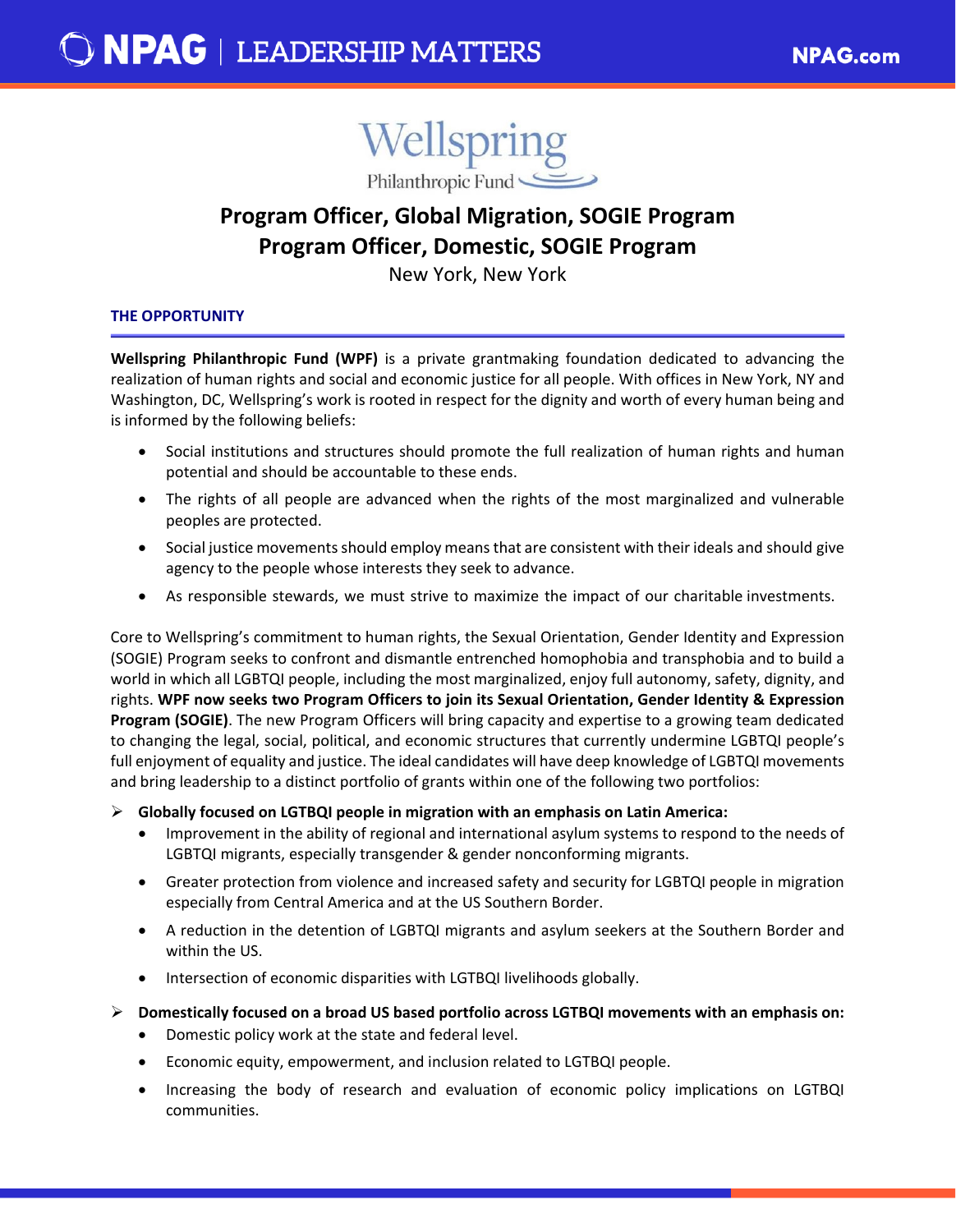Each Program Officer will bring knowledge and familiarity in the core content areas of the portfolio specifically: (1) LGTBQI migration issues with Spanish language fluency required; or (2) domestic LGTBQI policy, economic justice, and movement work. As an organization dedicated to social justice, WPF strives to live the values they seek to cultivate within the broader society by applying principles of fairness, respect, and justice in their relationships with their grantees and collaborators, as well as in their internal management processes and structures. Successful candidates will embody WPF's values and approach and be drawn to the opportunity to support this important movement work as a trusted partner.

## **WELLSPRING PHILANTHROPIC FUND & SOGIE PROGRAM OVERVIEW**

As a private grantmaking foundation with a focus on human rights and social and economic justice, Wellspring Philanthropic Fund prioritizes work in the following areas:

- Promote the realization of human rights and access to economic and social justice including **racial**, **gender**, and **economic justice** – as reflected in global norms, national policies, and local practice.
- Expand the voices, dignity, and interests of the most marginalized and vulnerable communities, including women, children, people living in poverty, people of color, people with disabilities, LGBTQI people, and people affected by armed conflict and mass atrocities.
- Encourage vibrant, responsive, and participatory democracy.
- Support the ability of people to hold governments and other powerful institutions and individuals accountable to the rule of law.

**The Sexual Orientation, Gender Identity and Expression (SOGIE) Program** seeks to eradicate the stigma, discrimination, and violence perpetuated by homophobia and transphobia. It celebrates the diversity of the LGBTQI community and recognizes that heteronormativity, misogyny, racism, xenophobia, colonialism, state violence, and white supremacy impact people in different ways. The Program centers LGBTQI people who face the greatest barriers – youth, transgender and gender nonconforming people, Black people and other people of color, and refugees and migrants. A world that is safe for the most marginalized among us means that we are moving closer to a world that is safer for us all.

The SOGIE Program believes that durable social change is rooted in strong movements, bold leadership, and transformative ideas. This is fostered by developing and supporting a vibrant ecosystem of diverse and effective actors dedicated to changing the legal, social, political, and economic structures that currently undermine LGBTQI people's full enjoyment of equality and justice.

Core to all work at WPF is a set of organizational and programmatic values that form the base for how they approach the work and serve as guiding principles for Wellspring staff:

- Humility: openness to listening to and learning from groups and leaders working on the ground, from colleagues in philanthropy and across WPF, and to elevating the work of our grantees, not ourselves.
- Respect: for WPF grantees and colleagues, their perspectives, pressures, and contributions.
- Teamwork: a desire to work collaboratively and supportively with grantees and WPF.
- Curiosity: to explore, to learn, to adapt, and to innovate in developing a grantmaking portfolio that is centered on the needs, priorities, and perspectives of those most impacted.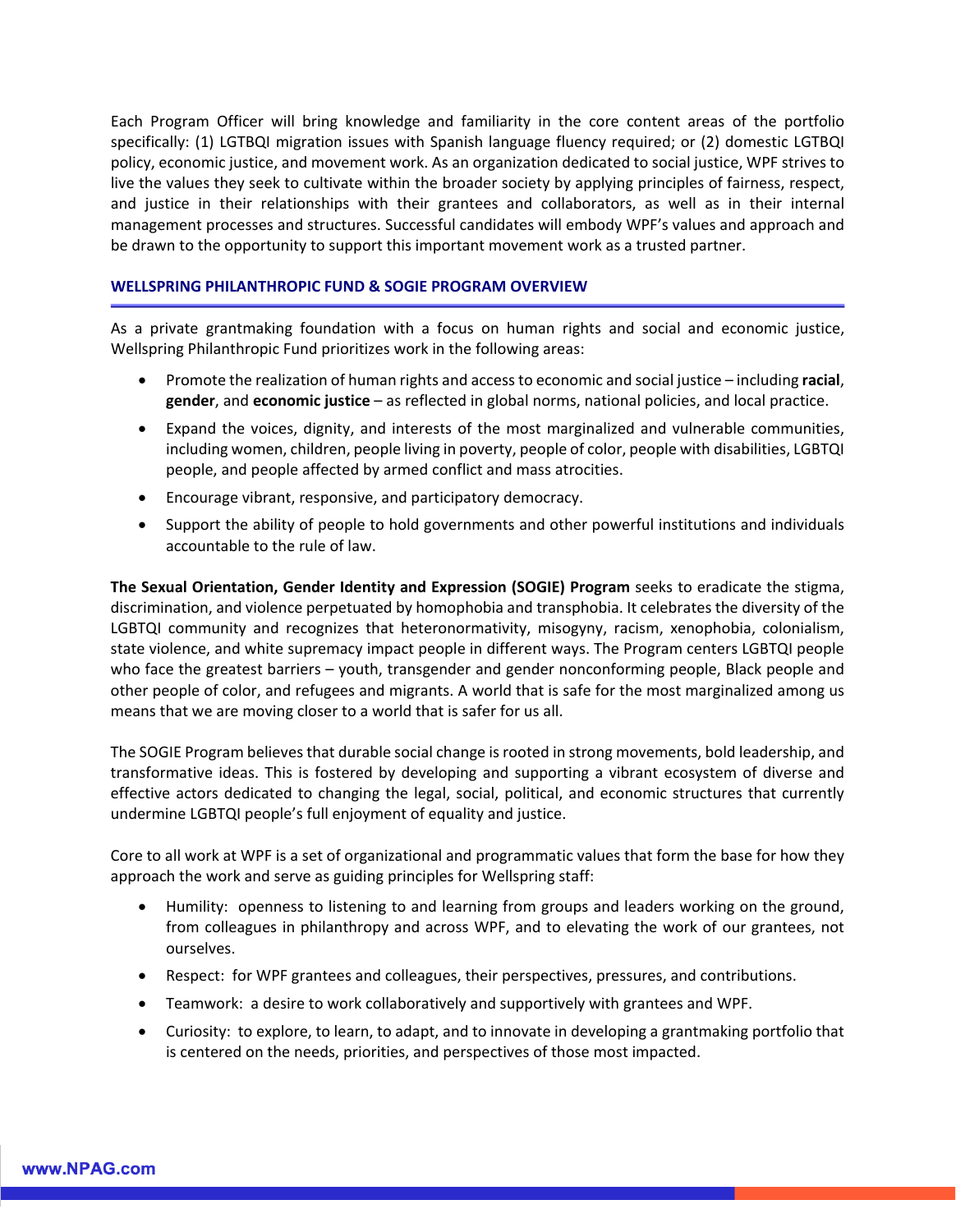#### **CORE RESPONSIBILITIES**

These new Program Officers represent critical investments in WPF's commitment to the SOGIE program and will deepen the expertise, strength, and capacity of the team. In addition to the content areas outlined, the SOGIE Program expects the new Program Officers to share responsibility for grantmaking in other areas, including movement, field-building, and legal and policy work, and to work collaboratively under the direction of the SOGIE Program Director and with team members across SOGIE and the foundation. The Program Officer's responsibilities fall in three broad categories, each of which is central to the role:

#### *Strategy and Grantmaking*

- Develop, refine, and implement grantmaking priorities and strategic approaches to advance the program's theory of change, goals, objectives, and outcomes and contribute to strategic learning, evaluation, and program adaptation.
- Monitor new developments and trends in the field and provide analyses to synthesize implications for the program and ensure that Wellspring's resources are directed appropriately toward the highest level of impact.
- Identify potential grantees and invite grantmaking proposals; build relationships and trust with prospective grantees and partners; conduct due diligence; and write grant recommendations.
- Effectively manage grantee relationships, review progress reports, conduct evaluations of grantee programs, and monitor use of grant funds.
- Act as a connector between grantees and partners, strengthening relationships across sectors and seeking opportunities for collaboration.
- Ensure adherence to internal grantmaking processes via appropriate documentation, grant budgeting, data entry, and reporting.
- Collaborate with the department of Learning and Evaluation to develop ways to evaluate grants and share learnings.

### *External Relations*

- Engage with peer funders and external stakeholders working in fields relevant to the SOGIE Program by sharing best practices and integrating new learnings into the portfolio.
- Take part in creative use of learning processes, conferences, convenings, co-funding partnerships, pooled funds, and other tools to promote common and complementary grantmaking agendas and advance learning in the philanthropic and advocacy sectors.
- Participate on panels at funder conferences and other learning opportunities highlighting WPF's grantees' work and progress made under the program's grantmaking strategy.
- Remain well-connected to key actors in the field and understand what new and deepening opportunities exist to lift up and support communities on the ground.

### *Organizational Engagement*

- Support and contribute to SOGIE Program team development and infrastructure, including weekly meetings and annual retreats.
- Shape and participate in internal program presentations and opportunities for shared learning.
- Advance institution-wide initiatives, including by serving on internal committees and/or task forces.
- Contribute to educating and engaging Wellspring's donors, leadership, other staff members, and public audiences on issues and develop program communication materials, in collaboration with the team and other Wellspring departments.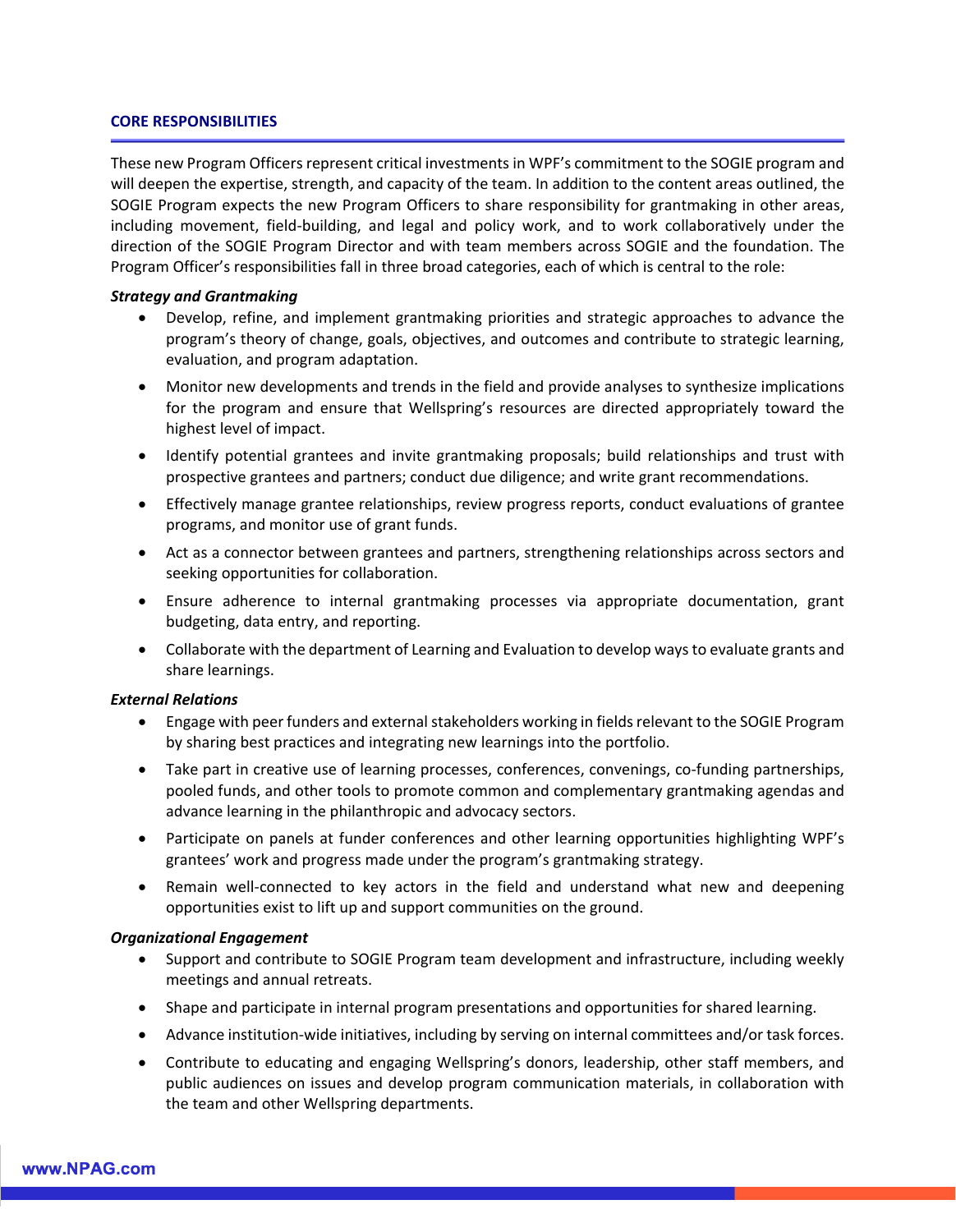### **QUALIFICATIONS OF THE IDEAL CANDIDATE**

The ideal candidate brings a deep commitment to WPF's mission and passion for LGBTQI liberation. They should bring both a seriousness of purpose and a sense of joy to the work. WPF seeks colleagues eager to learn, grow, and be part of an enterprise larger than themselves. Key qualifications include:

### *Content Knowledge and Champion*

- Ten years' experience in social justice work paired with deep knowledge and expertise of LGBTQI movements and issues gained through professional and/or lived experience.
- An understanding and commitment to continued learning of the forces that create and maintain systemic inequities.
- Passion for and commitment to social justice, including racial and gender equity, as an organizational operating principle – and committed to continued learning on issues related to race, gender, identity, disability, equity, diversity, inclusion, and belonging.
- **Program Officer, Migration**: Familiarity with key issues and trends facing migrants globally and specifically in Latin America and at the US Southern border, and how those intersect with LGTBQI people; Fluency in Spanish and experience living outside the United States required in order to effectively communicate with and support grantees in Latin America.
- **Program Officer, Domestic**: Familiarity with domestic policy/advocacy landscape and the economic disparities facing LGTBQI people; experience leveraging and advocating for pathways toward greater economic equity, empowerment, and inclusion.

### *Reasoning and Strategic Thinking*

- Ability to center an intersectional analysis of equity, especially regarding race, class, gender, sexual orientation, gender identity, and gender expression.
- Excellent research and analytical skills with the ability to recognize connections and identify patterns; curiosity to seek out information and connection across a broad range of issues and synthesize information clearly and concisely.
- Sound judgment and the ability to make complex, multidimensional decisions based on both facts and experience.
- Strong oral and written communication skills and dexterity in communicating with a broad diversity of partners and audiences with clarity and authenticity.

### *Building Relationships and Influencing Others*

- Demonstrated ability to establish and maintain close, collegial, and effective working relationships with colleagues and grantees of diverse backgrounds and perspectives.
- Strong listening skills with the ability to quickly connect and build trust.
- A collaborator and team player, someone who is open, adaptable, and leads with humility.

### *Portfolio Management*

- Ability to plan and manage multiple priorities on different timelines.
- Sophistication and commitment to adhere to confidentiality policies and manage confidential information thoughtfully.